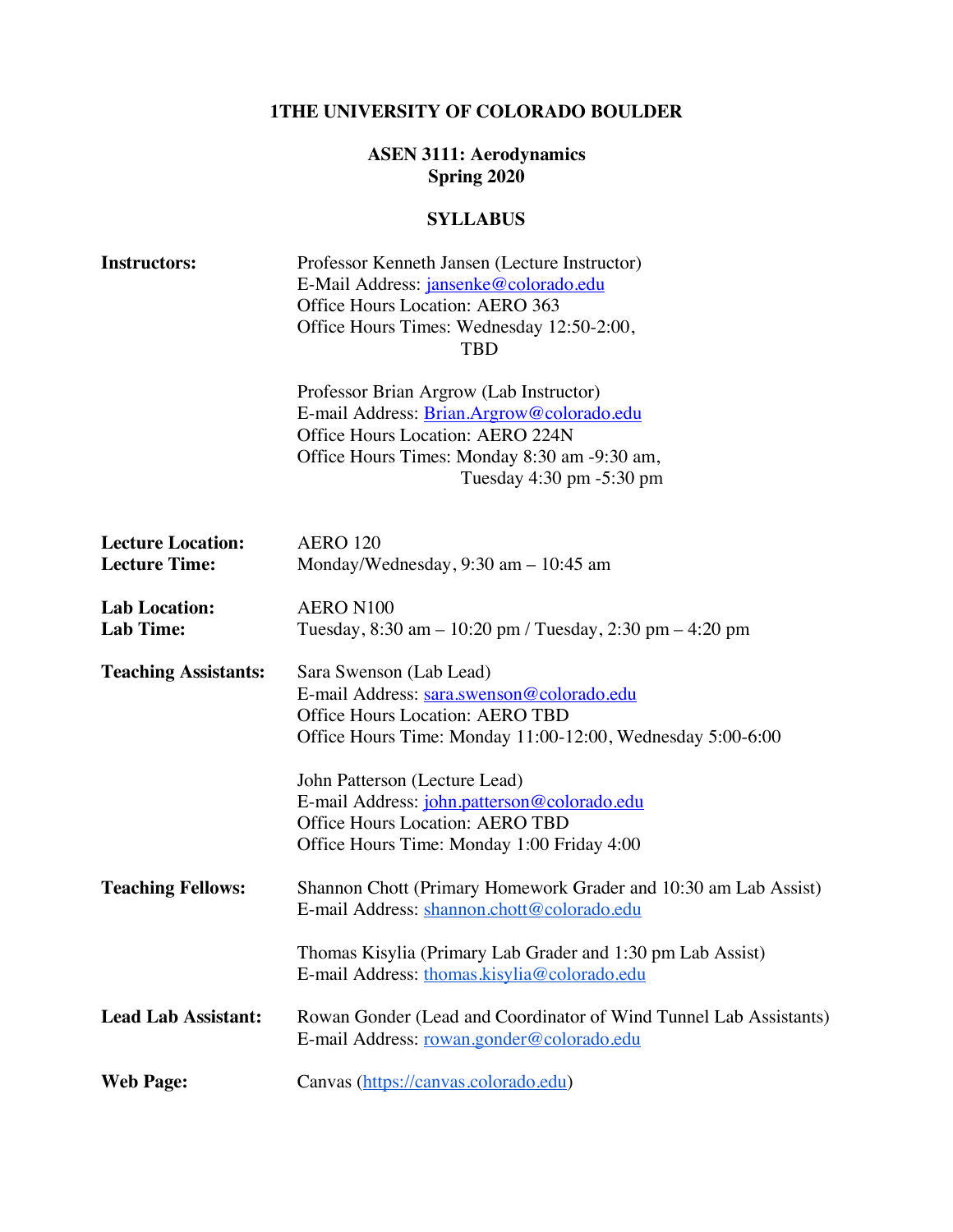## **Course Objectives:**

The primary course objective is to develop a fundamental understanding of the origins and magnitude of aerodynamic forces and moments, primarily on aircraft where they provide the lift and balance needed to fly, and to develop methodologies for modeling and prediction of such forces and moments. A secondary course objective is to develop a fundamental understanding of gas dynamics in nozzles with application to aircraft and rocket propulsion.

## **Learning Goals:**

Establish a level of competency in the following topics such that you may use this expertise in the design of operational aircraft.

### **1. Fundamentals**

- a. Vector Calculus
- b. Fluid Mechanics
- c. Aerodynamics
- d. Gas Dynamics

# **2. Origins of Lift**

- a. Airfoils and Circulation
- b. Subsonic Wings
- c. Wing Sweep
- d. Supersonic Wings

### **3. Origins of Drag**

- a. Skin Friction Drag
- b. Form Drag
- c. Induced Drag
- d. Transonic Compressibility Drag
- e. Supersonic Wave Drag

# 4. **Modeling and Prediction of Lift and Drag**

- a. Potential Flow Theory
- b. Incompressible Thin Airfoil Theory
- c. Compressible Thin Airfoil Theory
- d. Panel Methods
- e. Prandtl Lifting Line Theory
- f. Computational Fluid Dynamics

### **Prerequisites:**

Prerequisites include APPM 2350, ASEN 2002, and ASEN 2004 with a minimum grade of C in each class. This course is restricted to Aerospace Engineering majors only.

### **Textbook, References, and Material:**

Fundamentals of Aerodynamics, J.D. Anderson, Fifth or Sixth Edition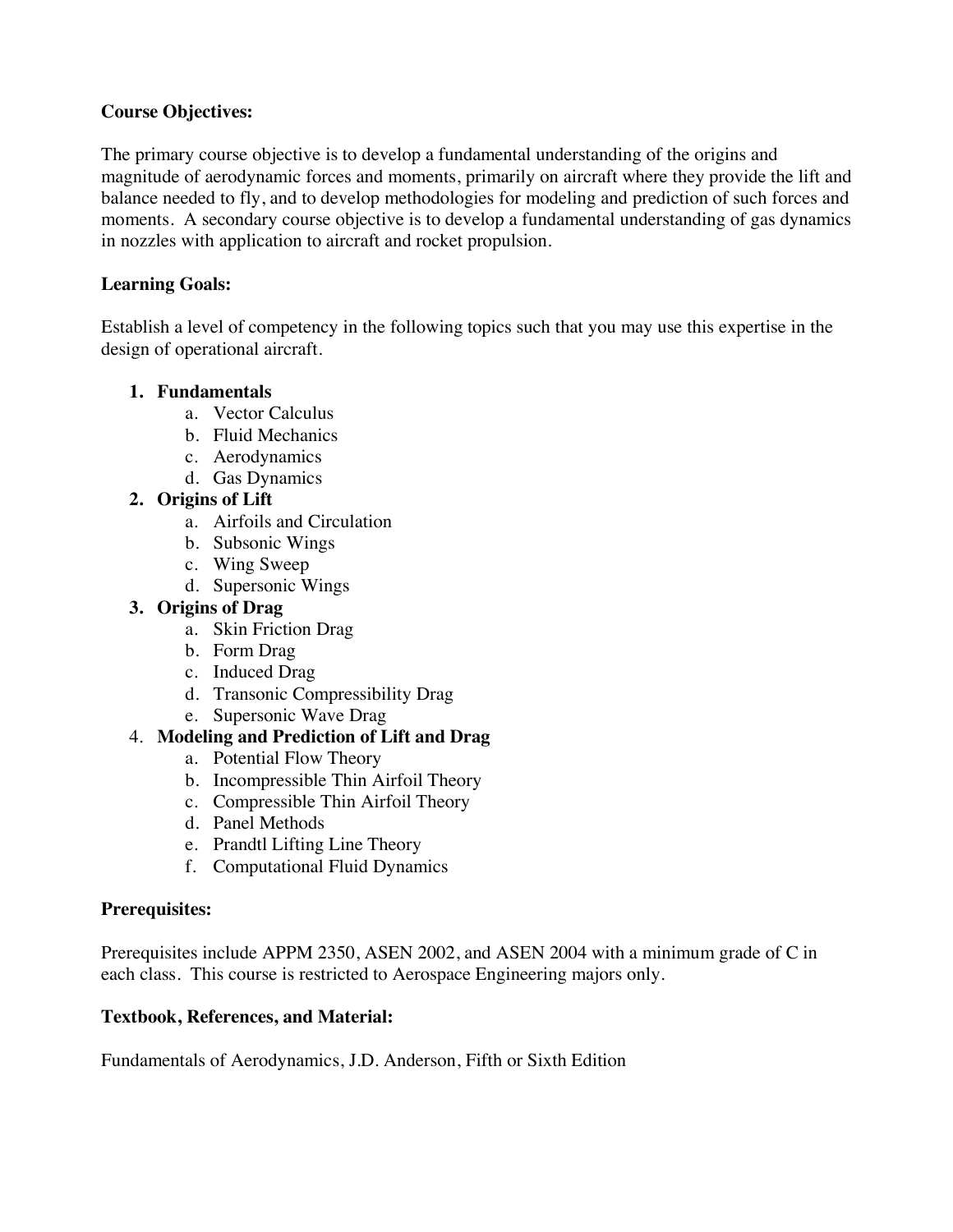## **Course Website and E-mail List:**

There will be a class website on Canvas. All relevant documents, lab assignments, schedules, and supplemental documents will be posted to this site throughout the semester. Please check back to see what has been posted.

### **Course Format:**

The course will follow a blend of traditional lectures and laboratory exercises (both computational and experimental). There will be a total of four computational modeling assignments, one experimental wind tunnel lab, and one CFD (Computational Fluid Dynamics) lab. Homework will be assigned every Wednesday to be due the next Wednesday at the start of class. There will be three midterm exams throughout the semester and a final examination. Student assessment will be based on homework assignments, computational assignments, lab reports, midterm exams, and the final exam.

# **Grading:**

Course grades will be assigned based on the following percentages:

*Individual Effort:* 36% Midterm Exams (3 x 12%) 24% Final Exam 5% Reading Quizzes 5% Lab Quizzes *Group Effort:* 10% Homework 20% Computational Assignments and Labs

Of the 20% allotted for computational assignments and labs, 8% will be allotted for computational assignments (2% for each computational assignment), 6% will be allotted for the experimental lab, and 6% will be allotted for the CFD lab.

Grades will be posted to the course website on Canvas. Group Effort only contributes to the final grade if the total Individual Effort grade is C or better.

### **Letter Grading Scheme:**

Letter grades will be assigned as follows:

| <b>Letter Grade</b> | <b>Percent Grade</b> | 4.00 Scale |
|---------------------|----------------------|------------|
| A                   | $93.00 - 100.00$     | 4.00       |
|                     | $90.00 - 92.99$      | 3.67       |
| B+                  | $87.00 - 89.99$      | 3.33       |
|                     | $83.00 - 86.99$      | 3.00       |
| B-                  | $80.00 - 82.99$      | 2.67       |
|                     | $77.00 - 79.99$      | 2.33       |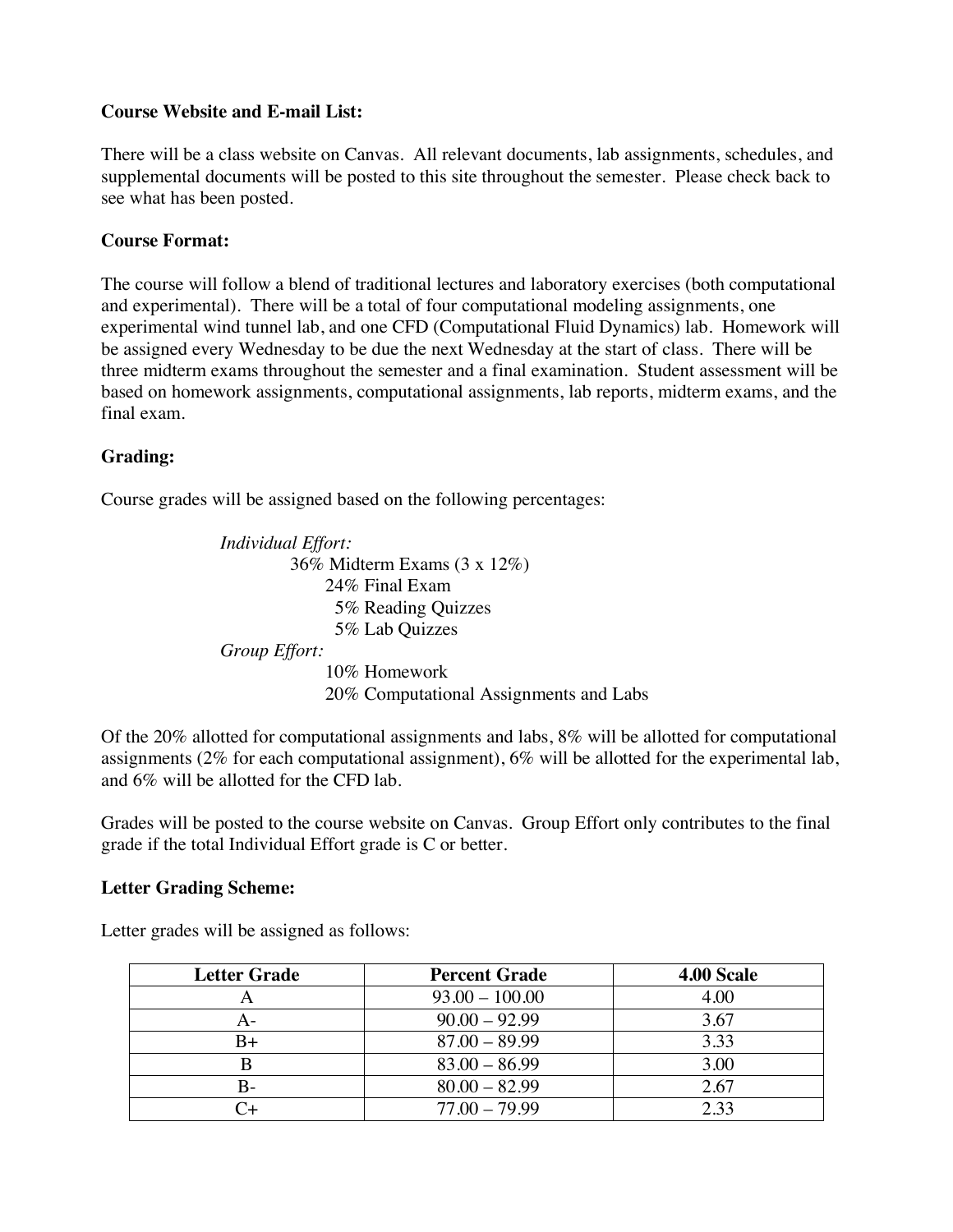| $73.00 - 76.99$    | 2.00     |
|--------------------|----------|
| $70.00 - 72.99$    | 1.67     |
| $60.00 - 69.99$    | 1.00     |
| <b>Below 60.00</b> | $0.00\,$ |

All three midterm exams as well as the final examination will be curved, while the homework, quizzes, computational assignments, and labs will not be curved.

### **Remarks on Grading:**

Our grading scheme is not designed to reward or punish. It is designed to indicate your level of competency compared to the standard that we set. Do you meet the minimum level of competency? Do you exceed the minimum? Are you below the minimum? The answers to these questions should be indicated by your final grade.

The final grade indicates your readiness to continue to the next level of courses. Meeting the minimum requirements indicates that you are prepared to continue at least at the minimum level required for the next in the sequence of courses. Exceeding the minimum means you are ready to enter the next course and that you have mastery of material beyond the minimum, that is, you show some level of proficiency.

# **Homework Policy:**

Homework will be assigned every Wednesday during lecture to be due the next Wednesday at the start of lecture. *Homework assignments are due at the start of lecture on the due date.* There is a ten-minute grace period (9:30 am – 9:40 am) during which the homework may be submitted. If you must miss class for an excused absence, you may submit your homework early. If you know in advance that you must miss a homework due date, send your instructor an e-mail to make arrangements. Late assignments will not be accepted under any circumstance. However, the lowest homework grade will be dropped.

Collaboration is permitted on homework. You may discuss the means and methods for formulating and solving problems and even compare answers, but you are not free to copy someone else's assignment. *Copying material from any resource (including solutions manuals) and submitting it as one's own is considered plagiarism and is an Honor Code violation.* Remember, the less you think about the problems yourself, the less you actually learn, and the more difficult it will be to succeed on exams.

Homework solutions must demonstrate an understanding of the principles involved by including diagrams, using correct notation and terminology, explaining the approach, showing the key steps to obtaining the solution, and outlining the answer with proper units. These problem-solving steps are critical for developing problem formulation skills. Always submit work with a professional appearance. Neatness, clarity, and completeness will factor into your homework grade.

Each homework assignment will be worth 10 points, of which 5 points will be assigned for "completeness" and 5 points will be assigned for "correctness". All problems associated with an assignment will count toward the "completeness" score, and credit for a given problem will be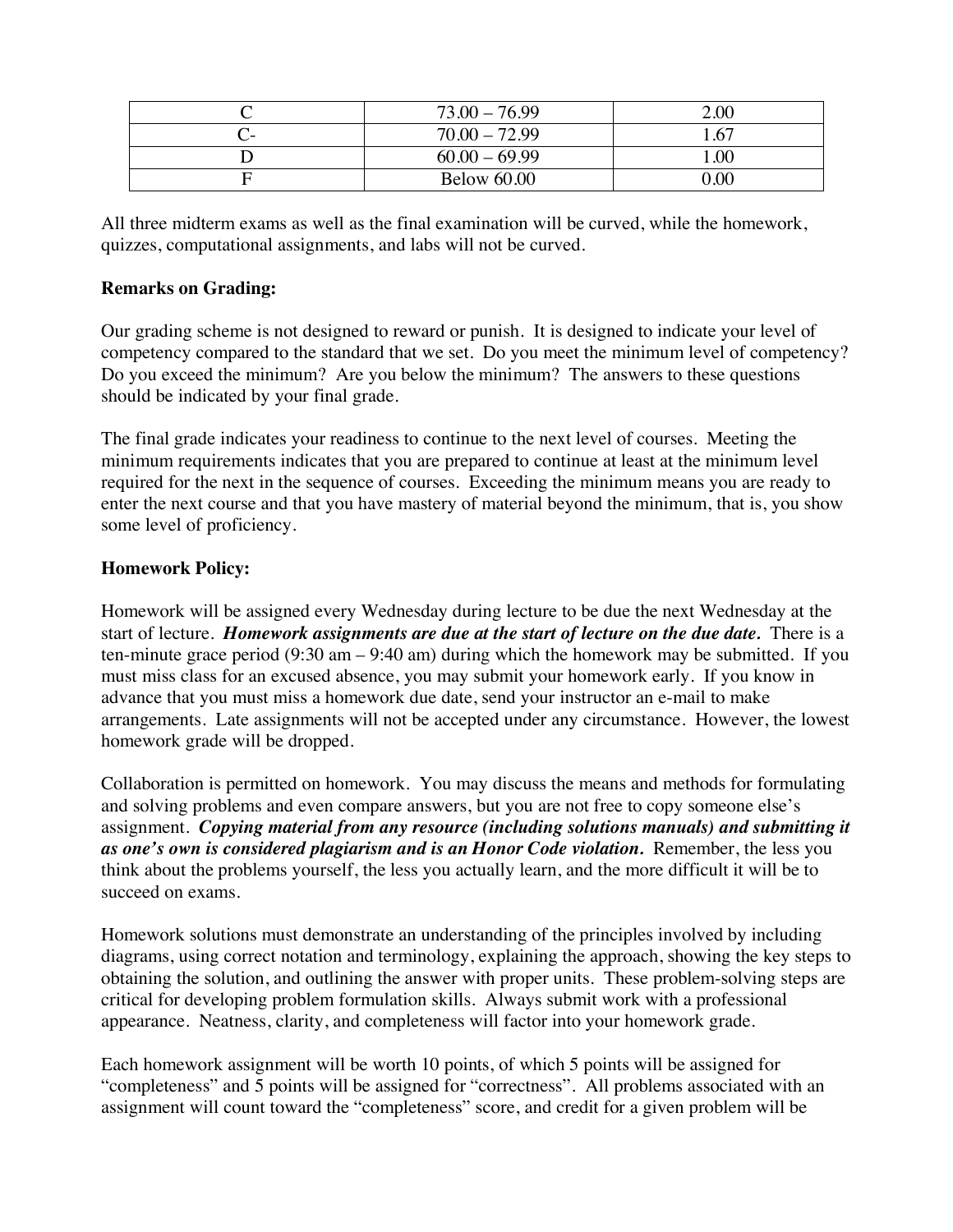awarded only if a student selects a solution method, applies it, and obtains an answer. If a student does not execute all three of these steps, he or she will not receive "completeness" credit for the given problem. Only one problem associated with an assignment will count toward the "correctness" score. 3 of the 5 "correctness" points will be associated with correctness of solution methodology, while 2 of the 5 "correctness" points will be associated with correctness of the final answer. There will generally be no partial credit associated with "correctness".

# **Reading Quiz Policy:**

There will be 4-6 random reading quizzes in lecture throughout the semester. These will be worth 10 points each. The reading quizzes will cover material assigned in readings that should be completed prior to the start of the lecture as well as material discussed in prior lecture periods. There will be no make-up reading quizzes. However, the lowest reading quiz grade will be dropped.

# **Lab Quiz Policy:**

There will be 4-6 random lab quizzes in lab throughout the semester. These will be worth 10 points each. The lab quizzes will cover material associated with the laboratory exercises (both the computational assignments, the experimental lab, and the CFD lab) as well as material presented or discussed in lab. There will be no make-up lab quizzes. However, the lowest lab quiz grade will be dropped.

# **Homework Submission Policy:**

All homework must be on 8.5 x 11-inch paper. You may use ruled notebook paper, but blank paper or engineering paper is much preferred. Use only the front side of engineering paper. Do not submit assignments on spiral notebook paper with ripped edges. Multiple pages must be stapled in the upper-left corner. Your name (i.e., Last Name, First Name), assignment number, and due date should be visible on the outside in the upper portion of each page. Written work must be neat and readable with adequate spacing and margins. You are responsible for legibility – no re-evaluation will be granted. Very messy work will be returned to you ungraded and a score of zero recorded. Final answers must be indicated with an arrow, underline, or box. Multiple answers will be counted incorrect when only one is required.

# **Midterm Exam Policy:**

There will be three midterm examinations:

*Examination 1, February 5, 2020:* Fundamentals and Potential Flow *Examination 2, March 9, 2020:* Incompressible Flow About Airfoils and Finite Wings *Examination 3, April 22, 2020:* Compressible Flow and Shock Waves

The midterm examinations will cover all material in the course including lecture, discussions, assignments, and laboratory exercises.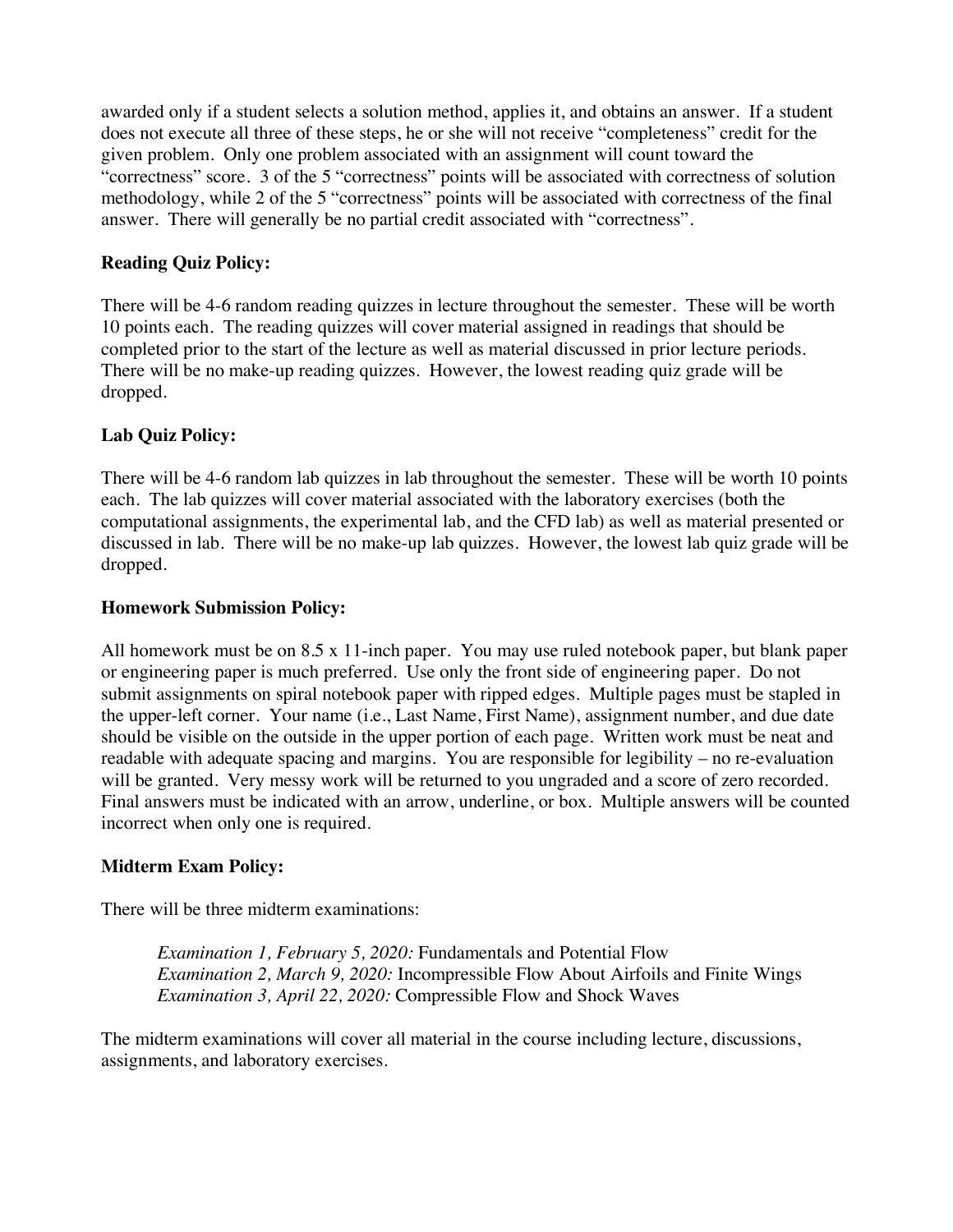The midterm examinations will be closed book except for a crib sheet, and collaboration on the midterm examinations will not be tolerated. Students who are caught in these activities will receive an "F" for the course and reported to the Dean's office for further punitive action.

There will be no makeup midterm examinations. If you are unable to attend a particular midterm examination due to an excused absence, your midterm examination grade will be replaced by your final examination grade associated with the midterm material.

# **Final Exam Policy:**

*There will be a comprehensive final examination on Tuesday, May 5, 2020 from 1:30 pm to 4:00 pm.* The date of the final exam is dictated by the University of Colorado Boulder registrar's office and can not be changed or modified. As a result the exam can not be offered early and no make-ups will be permitted. Students are advised to plan their end of semester schedules accordingly.

The final examination will cover all material in the course including lecture, discussions, assignments, and laboratory exercises.

The final examination will be closed book except for three crib sheets, and collaboration on the final examination will not be tolerated. Students who are caught in these activities will receive an "F" for the course and reported to the Dean's office for further punitive action.

If you have an "A" midterm examination average grade going into the final examination, you may elect to not take the final examination. In this case, your midterm examination average grade would replace your final examination grade. *Students qualifying for this option will be notified by no later than the final exam reading day, Friday, December 13, 2019.*

# **Computational Assignments Policy:**

There will be four computational modeling assignments throughout the semester. These are:

**CA 1:** Introduction to Numerical Integration and Computation of Lift/Drag **CA 2:** Computing Lifting Flow over Thin Airfoils via Superposition **CA 3:** Computing Lifting Flow over Thick Airfoils via the Vortex Panel Method **CA 4:** Computing Lifting Flow over Finite Wings via Prandtl Lifting Line Theory

To complete these assignments, students must have access to a computer, basic programming skills, and familiarity with some programming languages and/or environments similar to what is covered in introductory computing courses. The minimum requirement is some proficiency with MATLAB. If you are not familiar with MATLAB, it is your responsibility to become so. You have access to the Co-PILOT computers during regular class lab times and during periods for which no other class is using them.

Collaboration is permitted on the computational assignments. You may discuss the means and methods for formulating and solving problems and even compare answers, but you are not free to copy someone else's work. *Copying material from any resource (including code from another*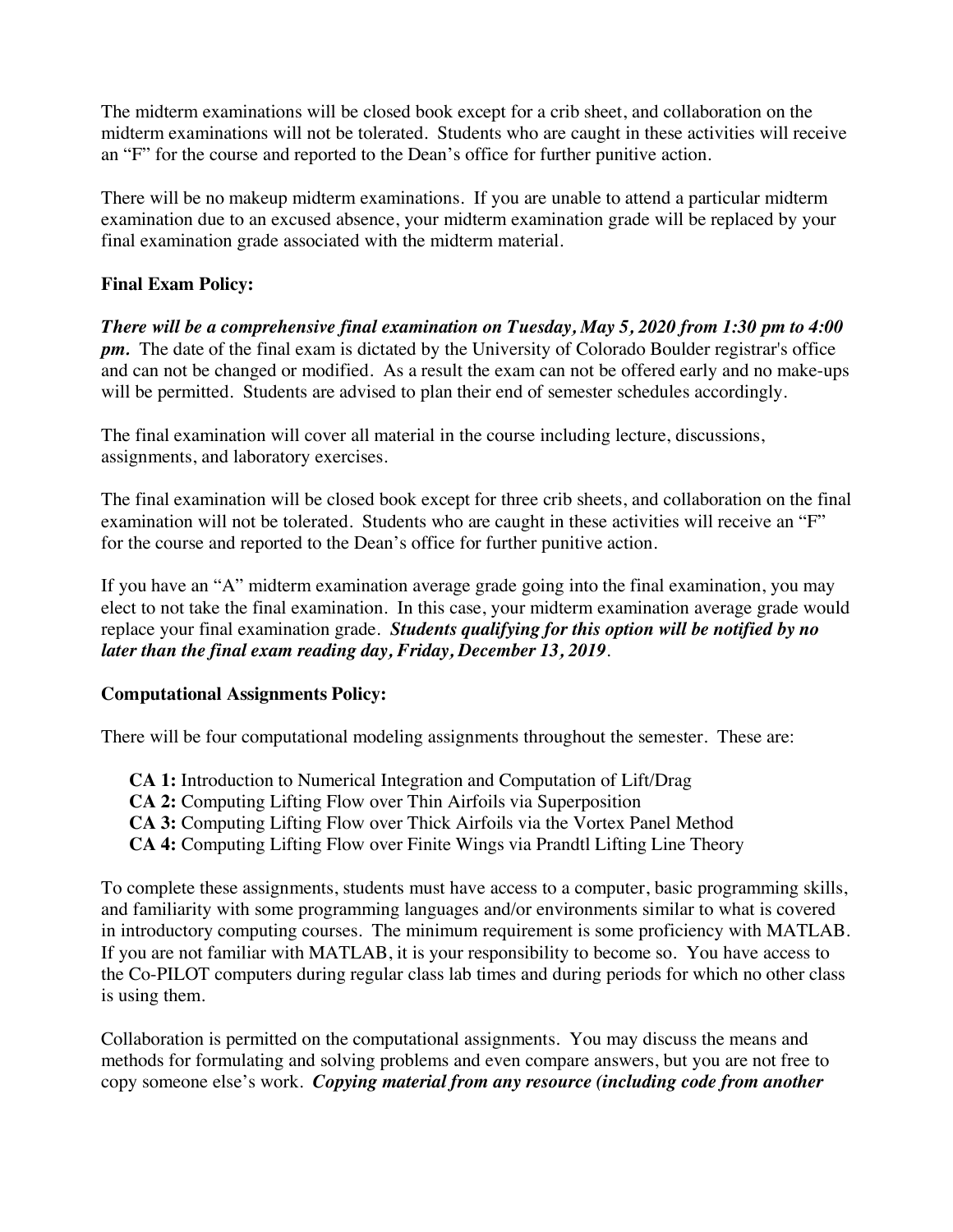## *student or online) and submitting it as one's own is considered plagiarism and is an Honor Code violation.*

For each computational assignment, code must be submitted, including a "driver" MATLAB script producing all requested figures. Code must be written individually. If you have collaborated with others while designing your code, be sure to credit them in a comment section at the top of your "driver" MATLAB script. *Codes should be submitted via the course website by 11:59 PM on the due date. Code will not be accepted after the given due date.*

Further guidelines for the code submission will be given in class.

# **Experimental Wind Tunnel Lab Policy:**

There will be one experimental lab: "Examination of the Wake Behind Aerodynamic Bodies".The experimental lab is more complex than hands-on homework and requires special equipment such as the educational wind tunnel in the PILOT Lab.

*You will work in groups to collect the data, but will submit an individual report.* Collaboration is permitted on the experimental laboratory work. You may discuss the means and methods for collecting and analyzing the data and even compare answers, but you are not free to copy someone else's work. *Copying material from any resource (including post-processing or analysis code) and submitting it as one's own is considered plagiarism and is an Honor Code violation.*

Your experimental lab report should be completed using a word processor or desktop publishing package such as Microsoft Word or LaTeX. In your report you should include an acknowledgement section, and identify all of the group members who collaborated in the data collection and credit any other individuals whom you worked with in the data analysis. *Your report should be submitted via the course website by 11:59 PM on the due date. Reports will not be accepted after this date.*

Further guidelines for the experimental lab report write-up and submission will be given in class.

# **Computational Fluid Dynamics Lab Policy:**

There will be one computational fluid dynamics lab: "Computational Fluid Dynamics (CFD) Simulation of Aerodynamic Bodies." In this lab you will simulate aerodynamics of a simple wing section using a commercial CFD software package (i.e. a "virtual wind tunnel").

You will carry-out the simulations individually, and will also submit an individual report detailing your work and findings. Collaboration is permitted on the CFD laboratory work. You may discuss the means and methods for simulating the flow and analyzing the data and even compare answers, but you are not free to copy someone else's work. *Copying material from any resource (including using someone else's CFD results) and submitting it as one's own is considered plagiarism and is an Honor Code violation.*

Your CFD lab report should be completed using a word processor or desktop publishing package such as Microsoft Word or LaTeX. In your report you should include an acknowledgement section,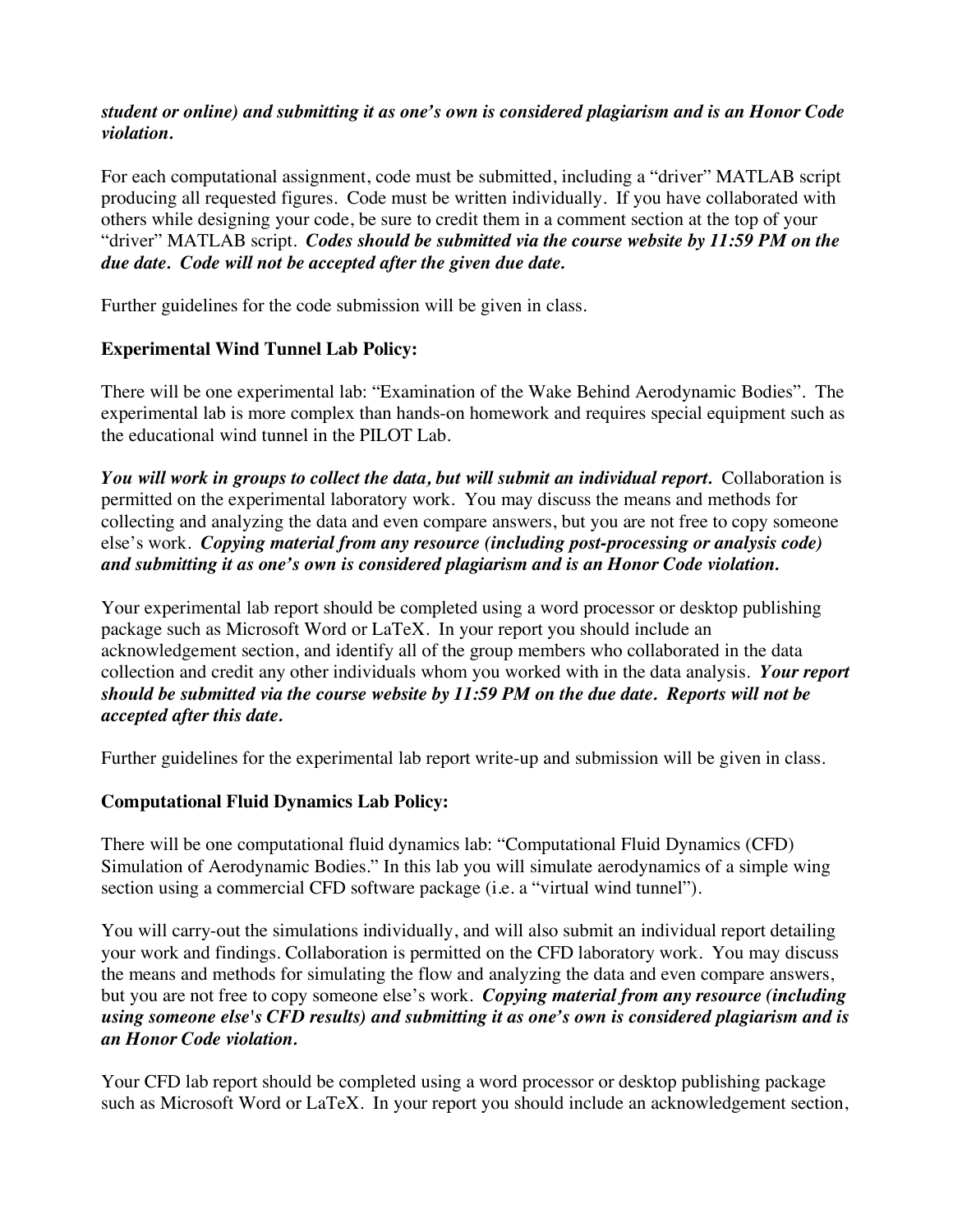and credit any other individuals whom you worked with in the CFD simulation or data analysis. *Your report should be submitted via the course website by 11:59 PM on the due date. Reports will not be accepted after this date.*

Further guidelines for the computational fluid dynamics lab report write-up and submission will be given in class.

## **Reading Assignments Policy:**

There will be reading assignments associated with each lecture. These are to be completed before the lecture. The lecture and discussions should help to clarify and supplement what you have read.

### **Attendance Policy:**

Attendance is expected at all scheduled lecture and laboratory periods. Expect new material to be presented in both the lecture and laboratory periods. Exams will cover all the material in the course, including lecture, discussions, homework, and laboratory exercises.

### **Evaluated Outcomes:**

The Department of Aerospace Engineering Sciences has adopted a policy of assigning grades to "evaluated outcomes" in each course:

- **O1:** Professional context and expectations
- **O2:** Current and historical perspective
- **O3:** Multidisciplinary systems perspective
- **O4:** Written, oral, and graphical communication ability
- **O5:** Knowledge of key scientific/engineering concepts
- **O6:** Ability to define and conduct experiments and use experimentation
- **O7:** Ability to lead independently and find information
- **O8:** Ability to work in teams
- **O9:** Ability to design
- **O10:** Ability to formulate and solve problems
- **O11:** Ability to use and program computers

Evaluation of these outcomes allows an assessment of your performances and provides a major portion of the process we, the Faculty, use for continuous assessment and improvement of the entire AES undergraduate curriculum. The model for these outcomes derives from several sources including the *Desired Attributes of an Engineer* as defined by The Boeing Company and "curriculum reviews" from major aerospace corporations including The Boeing Company, Lockheed Martin Corporation, and Ball Aerospace Corporation. These inputs were combined with the AES faculty vision of the desired attributes of an aerospace engineer and the requirements of the Accreditation Board for Engineering and Technology (ABET) to produce this list of evaluated outcomes. Each assignment is designed and graded to assess some combination of these outcomes.

For ASEN 3111, these outcomes are grouped according to:

• Knowledge of scientific and engineering principles (O5)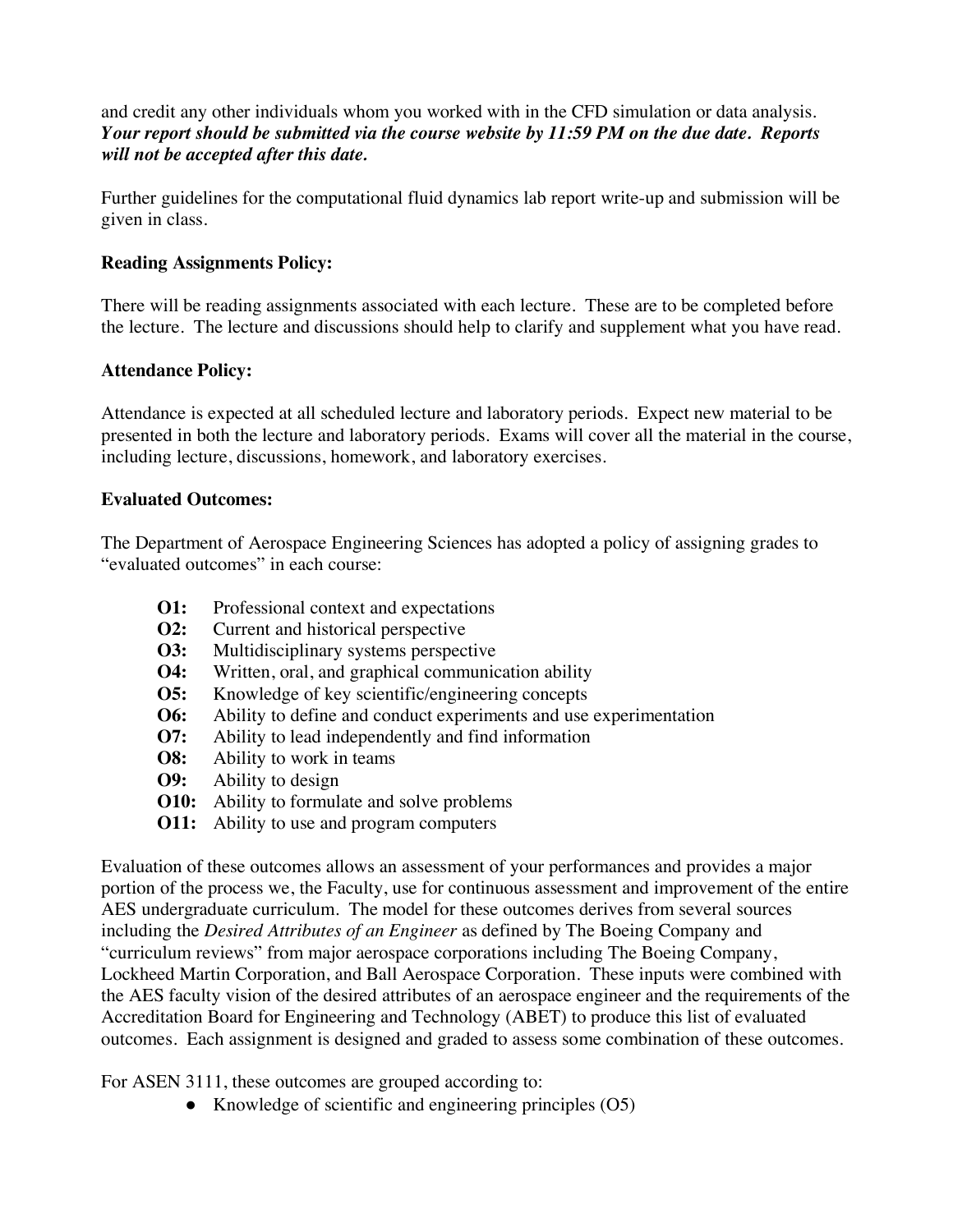- Ability to formulate and solve problems  $(07, 010)$
- Ability to develop and use computer programs (O11)
- $\bullet$  Ability to design with a multidisciplinary systems perspective  $(O3, O9)$
- $\bullet$  Ability to work in a team  $(08)$
- Ability to communicate effective (O4)
- $\bullet$  Ability to design and conduct experiments  $(06)$
- $\bullet$  Ability to appreciate ethical, economic, historical, and technical context  $(01, 02)$

# **Accommodation for Disabilities:**

If you qualify for accommodations because of a disability, please submit your accommodation letter from Disability Services to your faculty member in a timely manner so that your needs can be addressed. Disability Services determines accommodations based on documented disabilities in the academic environment. Information on requesting accommodations is located on the Disability Services website. Contact Disability Services at 303-492-8671 or dsinfo@colorado.edu for further assistance. If you have a temporary medical condition or injury, see Temporary Medical Conditions under the Students tab on the Disability Services website.

# **Religious Holidays:**

Campus policy regarding religious observances requires that faculty make every effort to deal reasonably and fairly with all students who, because of religious obligations, have conflicts with scheduled exams, assignments, or required attendance. For each class, check with your faculty member in advance so that you are aware of their specific requirements for accommodating religious observances. See the campus policy regarding religious observances for full details.

### **Classroom and On-Campus Behavior:**

Students and faculty each have responsibility for maintaining an appropriate learning environment. Those who fail to adhere to such behavioral standards may be subject to discipline. Professional courtesy and sensitivity are especially important with respect to individuals and topics dealing with race, color, national origin, sex, pregnancy, age, disability, creed, religion, sexual orientation, gender identity, gender expression, veteran status, political affiliation, or political philosophy. Class rosters are provided to the instructor with the student's legal name. Faculty will honor your request to address you by an alternate name or gender pronoun. Please advise faculty of this preference early in the semester so that they may make appropriate changes to their records. For more information, see the policies on classroom behavior and the Student Code of Conduct.

# **Sexual Misconduct, Discrimination, Harassment, and/or Related Retaliation:**

The University of Colorado Boulder (CU Boulder) is committed to fostering a positive and welcoming learning, working, and living environment. CU Boulder will not tolerate acts of sexual misconduct, intimate partner abuse (including dating or domestic violence), stalking, protected-class discrimination, or harassment by members of our community. Individuals who believe they have been subject to misconduct or retaliatory actions for reporting a concern should contact the Office of Institutional Equity and Compliance (OIEC) at 303-492-2127 or cureport@colorado.edu. Information about the OIEC, university policies, anonymous reporting, and the campus resources